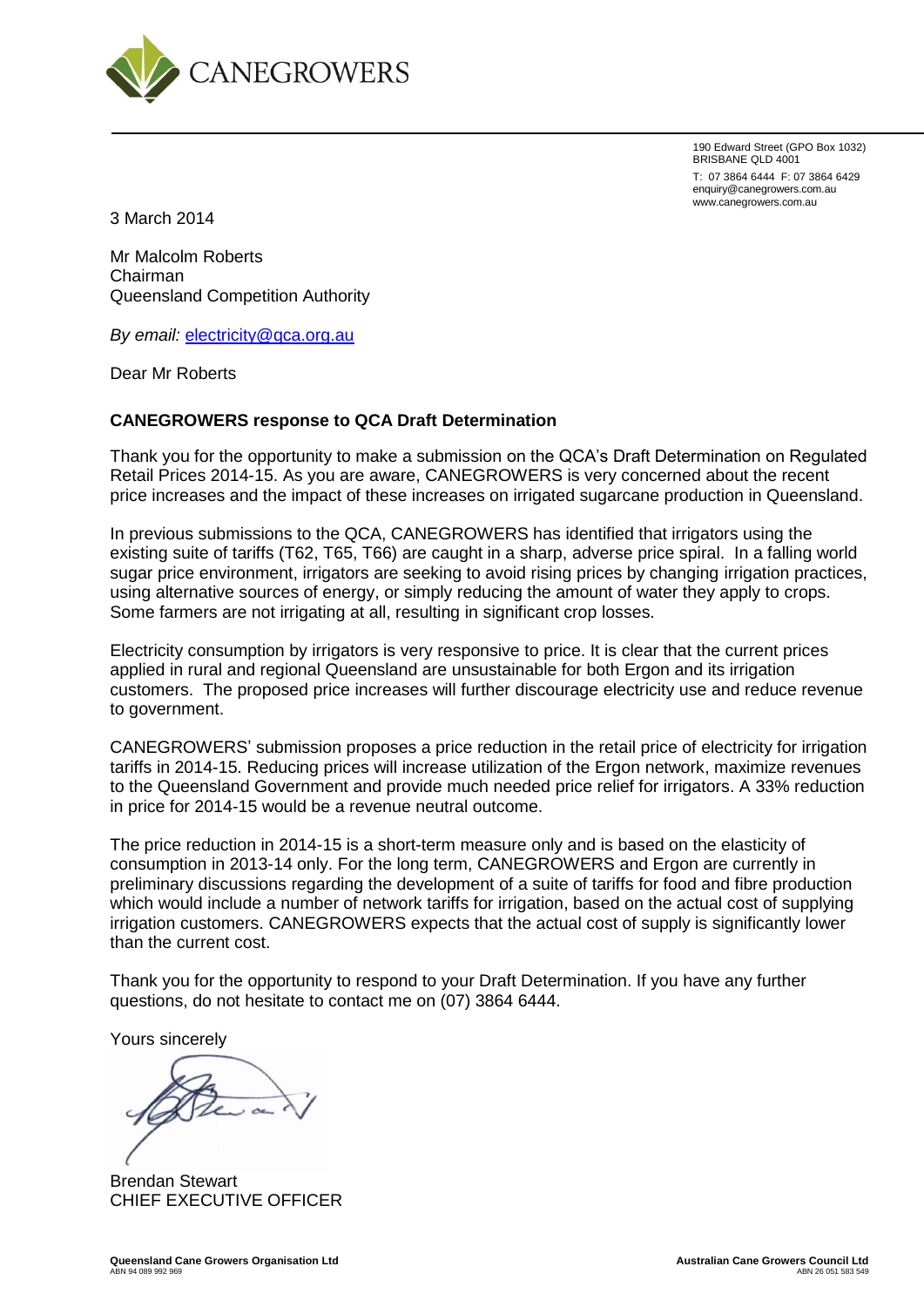

# **CANEGROWERS submission to QCA Draft Determination**  *Regulated Retail Electricity Prices 2014-15*

### **Summary**

- Existing notified retail electricity tariffs are too high. The network (N) component includes the impact of rapidly rising costs not associated with the delivery of electricity to irrigators, estimated to be 50% of N.
- The 25% price escalation and the 10% price floor for irrigation tariffs artificially (and unnecessarily) increase the price and should be removed.
- QCA's proposal of a "cost pass-through" mechanism for retailers to recover RET costs should not be included.
- CANEGROWERS supports QCA's proposal to not "catch-up" lost revenue from the 10% price cap for irrigation tariffs in the 2013-14 Gazette.
- Demand for electricity is very responsive to prices CANEGROWERS analysis of Ergon data shows that irrigators are responding, efficiency gains are being pursued and some are looking at alternative energy sources.
- Increasing the tariffs for electricity used in irrigation will not increase total revenues to the Queensland Government.
- A revenue neutral solution for the 2014-15 electricity price determination would be to reduce the price of the existing irrigation tariffs, T62, T65 and T66.
- CANEGROWERS analysis shows reducing prices will increase consumption on the Ergon network, increase revenues to the Queensland Government while providing much needed price relief for irrigators.

| <b>CANEGROWERS Queensland</b><br>ABN: 94 089 992 969 |
|------------------------------------------------------|
| 190 Edward Street (GPO Box 1032)                     |
| <b>BRISBANE QLD 4001</b>                             |
| T: 07 3864 6444 F: 07 3864 6429                      |
| enguiry@canegrowers.com.au                           |
| www.canegrowers.com.au                               |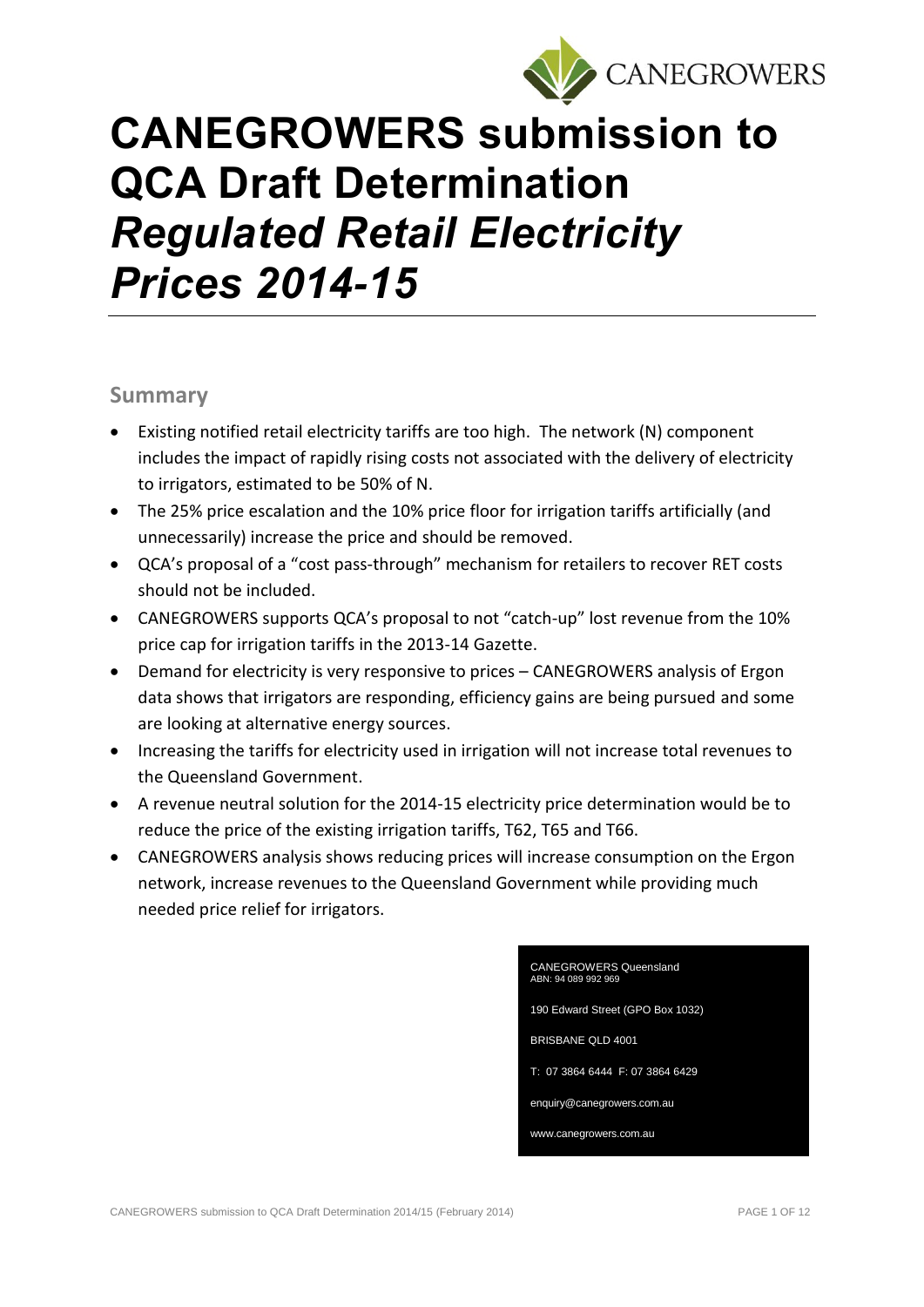

## **Preamble**

#### **T20, T22 and T44 not reflective of actual cost of supplying irrigators**

In the Minister for Energy and Water Supply's delegation to the QCA, the Terms of Reference clearly state that:

- *3. in accordance with section 90(5)(a) of the Act, in making a price determination for each tariff year QCA must have regard to all of the following:*
	- *a. The actual cost of making, producing or supplying the goods and services*

CANEGROWERS remains concerned that the price of electricity on the notified business tariffs overstate the actual cost of making, producing or supplying electricity, especially to irrigation customers.

As raised in previous CANEGROWERS submissions to the QCA, there are a range of embedded costs in the network, energy and retail components of the QCA notified prices that do not reflect the actual cost of supply and unnecessarily inflate the prices paid by irrigators. For example, the following components do not reflect the actual cost of supplying irrigators:

- costs associated with the Solar Bonus Scheme
- network investment to meet a N-1 security standard and network augmentation to accommodate increased embedded generation (primarily from solar panels)
- unrealistic allowed returns from networks to the Queensland Government
- lack of acknowledgement of existing capital contributions by irrigators
- retail headroom and a regulated retail margin, and
- the use of a LRMC energy price, as opposed to reflecting the spot price in the NEM.

#### **Developing a network tariff for irrigators**

CANEGROWERS understands the QCA's constraints in developing a suite of regulated retail tariffs for irrigators, namely the lack of a network tariff in Ergon and Energex's network tariff schedules. To resolve this issue, CANEGROWERS is working in partnership with Ergon to develop a suite of network tariffs for food and fibre production, including tariffs for irrigation use. CANEGROWERS will be seeking to ensure these tariffs take account of prudently incurred costs of supply, the impact on Ergon's revenues and irrigators' capacity to pay.

The pricing framework being developed recognises both network supply and demand considerations. It recognises that recent network investment decisions have been driven in large part by the demands of urban and industrial users, not by the demands of irrigation users. It reflects irrigation demands on the network in terms of base load and off-peak use and includes worthwhile time-of-use incentives for irrigation during off-peak periods and over the weekend.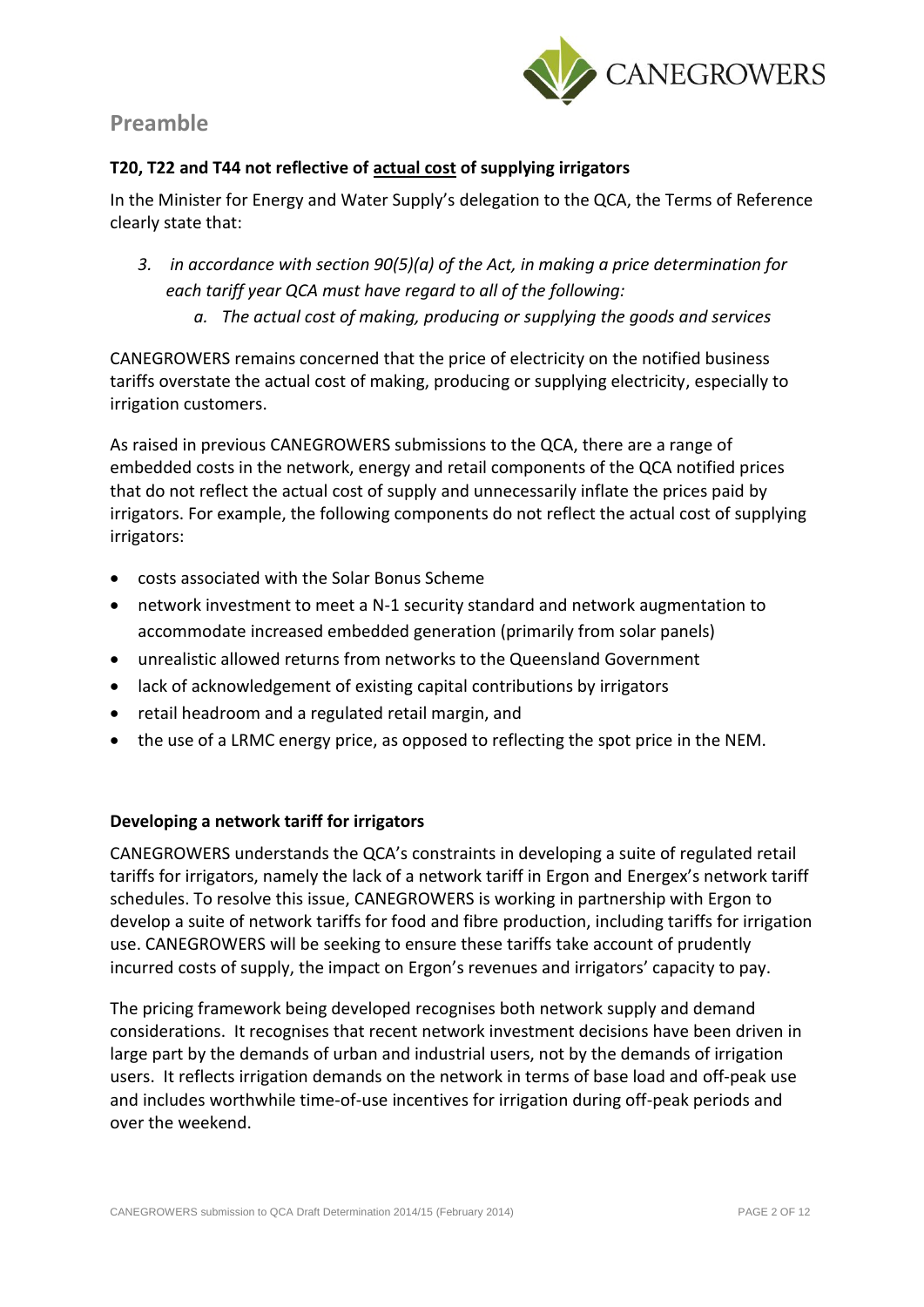

- Base Load Irrigation Tariffs include an N-Component that excludes costs associated with rapidly rising cost structures that are not associated with delivery of electricity to irrigators, estimated to be 50% of N.
- Off-Peak Irrigation Tariffs would provide a worthwhile incentive for off-peak use by further reducing the N-component (set N to zero) to encourage use in low network usage periods.
- Weekend Irrigation Tariffs would be set at an equivalent to Off-Peak Irrigation Tariffs to encourage weekend use.

It is envisaged that these network tariffs will be ready for the 2015-16 QCA Determination.

## **Transitional arrangements for irrigation tariffs**

For the 2014-15 Determination, CANEGROWERS respectfully asks that the QCA consider three changes to the transitional arrangements for irrigation tariffs:

#### **1. Remove unnecessary artificial price increases**

The Draft Determination proposes a range of artificial mechanisms that will increase the price of retail electricity used for irrigation. These mechanisms do not reflect the actual cost of supply and will inflate the retail prices and provides a disincentive to irrigate and reduces demand across the Ergon network.

Specifically, CANEGROWERS calls on the QCA to remove the arbitrary price escalations designed to transition irrigation tariffs to what the QCA believes are cost reflective prices. The 25% escalation in the carbon-inclusive price and the 150% escalation in carbon-exclusive price (to deliver a minimum 10% price increase) are excessive. This is particularly the case for tariffs, such as those used for irrigation, where Ergon has not provided QCA with data to support the price increases.

As reflected in electricity futures prices, there is a strong market expectation that the federal government will remove the carbon tax on or soon after 1 July 2014. The lower prices are being captured by those hedging their purchases in the present policy environment. Setting carbon-inclusive regulated prices for electricity, on the assumption that removal of the carbon tax may be delayed, without taking account of market expectations will deliver a potential windfall gain to those who have forward purchased electricity at the expense of retail customers.

#### **2. No additional increase due to price relief in 2013-14**

The Queensland government capped price increases for transitional tariffs at 10% in 2013- 14. The QCA acknowledges this government policy decision to provide necessary price relief for irrigators. CANEGROWERS strongly supports the Queensland Government's decision to cap the 2013-14 price increase. CANEGROWERS also supports the QCA's proposal not to further escalate prices in 2014-15 to catch-up tariffs for irrigation to the level they otherwise may have been.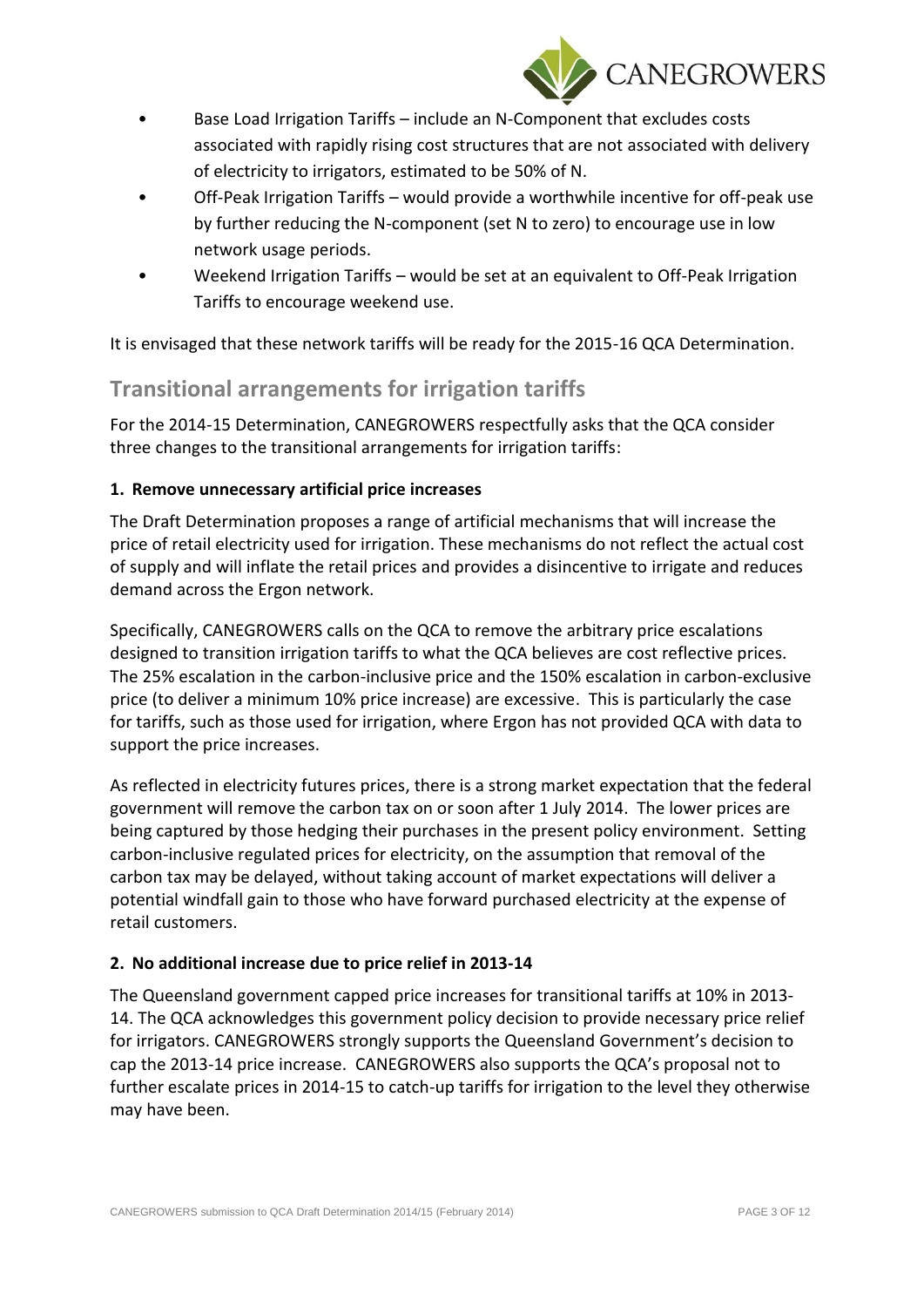

As argued elsewhere in this submission, QCA's decision does not go far enough. A significant price reduction, by stimulating demand, would benefit irrigators without reducing revenues received from irrigation tariffs by Ergon.

#### **3. No pass throughs for retailers**

The Draft Determination proposes a "cost pass-through" mechanism for the 2014-15 pricing period with regards to marginal changes in network costs and small-scale renewable energy scheme (SRES) costs. CANEGROWERS believes that retailers are already significantly compensated for the level of risk inherent in the retail electricity market in Queensland, particularly with the allowances made for retail operating cost (ROC), headroom and a guaranteed margin.

Risk is an inherent part of doing business. Prices for sugar and sugarcane are determined in a highly volatile world market environment. Irrigators in the sugarcane industry do not have an ability to pass on the impact of unforseen increases in electricity or other input prices on their costs to customers. Similarly electricity retailers already compensated should bear the consequences of unexpected cost increases in their cost structures. CANEGROWERS does not support the inclusion of a cost pass-through mechanism.

## **Electricity demand for irrigation is price responsive**

The first step in developing a suite of network tariffs for irrigation has been sharing of data and analysis between Ergon and CANEGROWERS. CANEGROWERS has conducted modelling based on historical consumption and revenue data for all irrigation tariffs across the Ergon South, Central and North network zones.

Sharing data has helped CANEGROWERS appreciate the variability in irrigation consumption and the challenges this would pose to Ergon as a network manager. Similarly, analysis of the data by CANEGROWERS has helped Ergon understand the impact of their pricing policy on irrigators, particularly with regards to consumption and revenues.

CANEGROWERS hopes that future data sharing and analysis will lead to finding mutually beneficial solutions for irrigators and the networks.

#### **Consumption and revenues of the Ergon network falling**

At the most basic level, the CANEGROWERS analysis of the Ergon data has shown that there has been a demand side response to rapid increases in price over the past seven years. Many irrigators are exploring (increasingly viable) options to go off grid and, sadly, for others this means simply turning off their irrigation pumps.

As Attachment 1, 2 & 3 show, trend consumption has shown a rapid decline in electricity consumption since the start of high price increases in 2007/08. One of the most important findings of this analysis is that off-peak consumption is falling faster than peak consumption in nearly all instances across T62 and T65.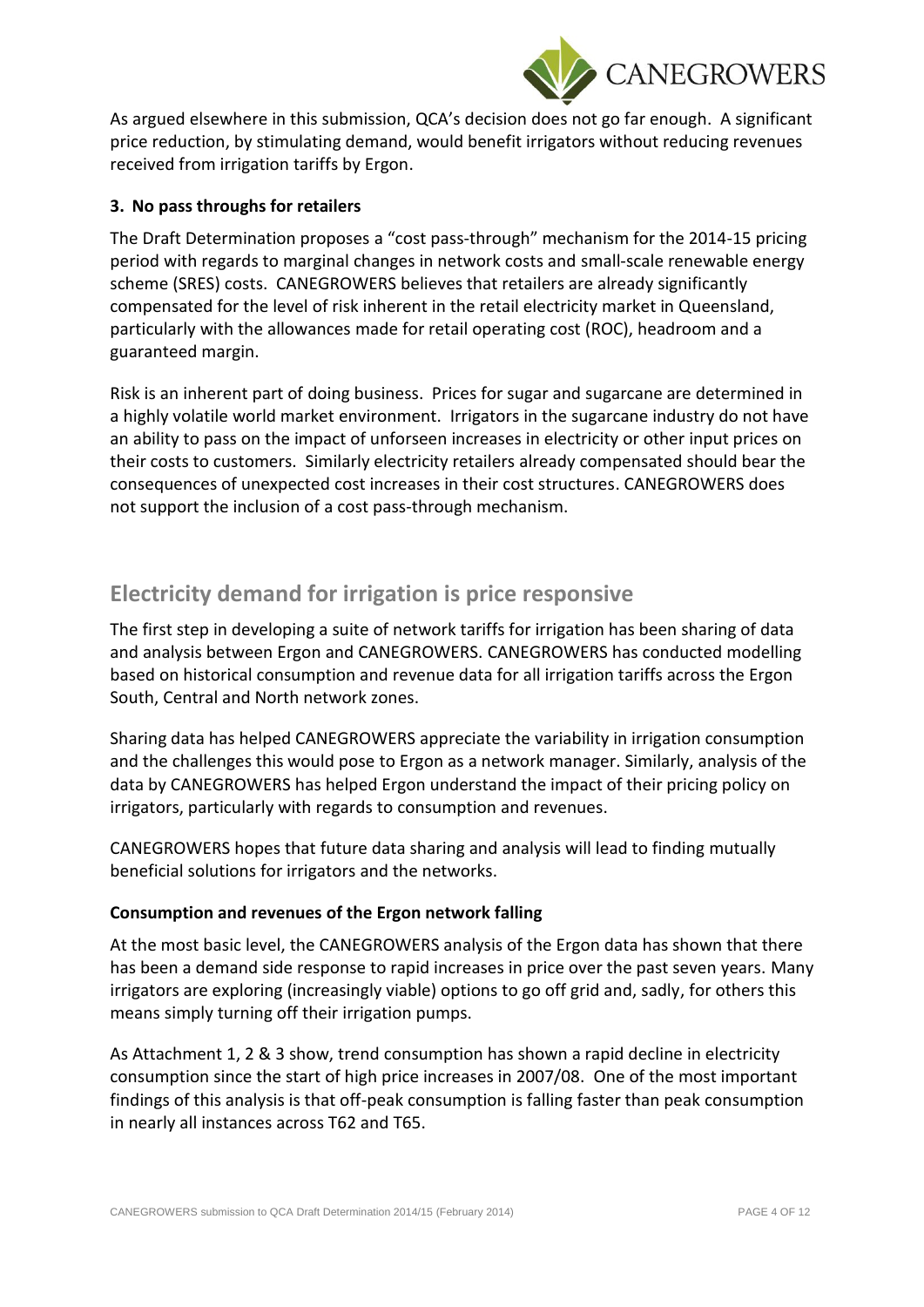

Trend consumption is significantly lower in the South and Central distribution regions, compared to the average. Trend consumption has been used to remove seasonal variability of irrigation.

#### **The proposed increases in price will reduce consumption and lessen Ergon's total revenue**

Rapid increases in price have caused a proportionately larger reduction in demand for electricity by irrigators. For all irrigation tariffs, average demand has been price elastic since 2010-11. This means that irrigation tariffs are in an adverse price spiral. Simply increasing prices to irrigators will not increase revenues from irrigators. In some cases (notably with T65), off-peak consumption is more price responsive than peak consumption.

In 2014-15, both the proposed carbon-inclusive and carbon-exclusive price increases will cause demand and revenue to continue to fall. The only way to break the negative price cycle and to grow Ergon's revenue from irrigation tariffs is to reduce prices.

## **A revenue neutral solution in 2014-15**

#### **Impact of elasticity on 2014-15 Retail Price Determination**

Following the existing approach to setting prices for irrigation tariffs is clearly not sustainable. Irrigators are becoming more and more sensitive to price increases and demand is becoming increasingly price elastic. The adverse price spiral, leading to the increasing elasticity of demand on irrigation tariffs is a major challenge for Ergon as the network provider, the Queensland Government as network owner and policy maker and irrigators as consumers.

Simply increasing the price of retail electricity to recover non-prudently incurred costs will further reduce demand and not deliver increased revenues for the Queensland Government. To increase demand (and subsequently, increase revenue) in a price elastic market, prices must fall. Lowering the price of retail electricity for irrigators in 2014-15 will break the negative price and demand spiral – this means trend consumption can be expected to increase and revenues from irrigation tariffs for the 2014-15 financial year can be maintained.

#### **Reduce retail prices for irrigation tariffs to stabilise revenues in 2014-15**

Based on CANEGROWERS analysis of Ergon data, the QCA's proposed price increases of 16.3% (carbon inclusive) and 10% (carbon exclusive) will cause a reduction in total revenues from irrigation tariffs. A price reduction is needed to reverse the fall in consumption and fall in revenue. Attachments 4, 5 & 6 illustrate the CANEGROWERS findings.

#### Attachment 4 shows that:

- Increasing the price of irrigation tariffs by 16% in 2014-15 will cause revenue to fall by \$4 million (-9.62% of total revenue from irrigation tariffs);
- Increasing the price of irrigation tariffs by 10% in 2014-15 will cause revenue to fall by \$2 million (-4.76% of total revenue from irrigation tariffs);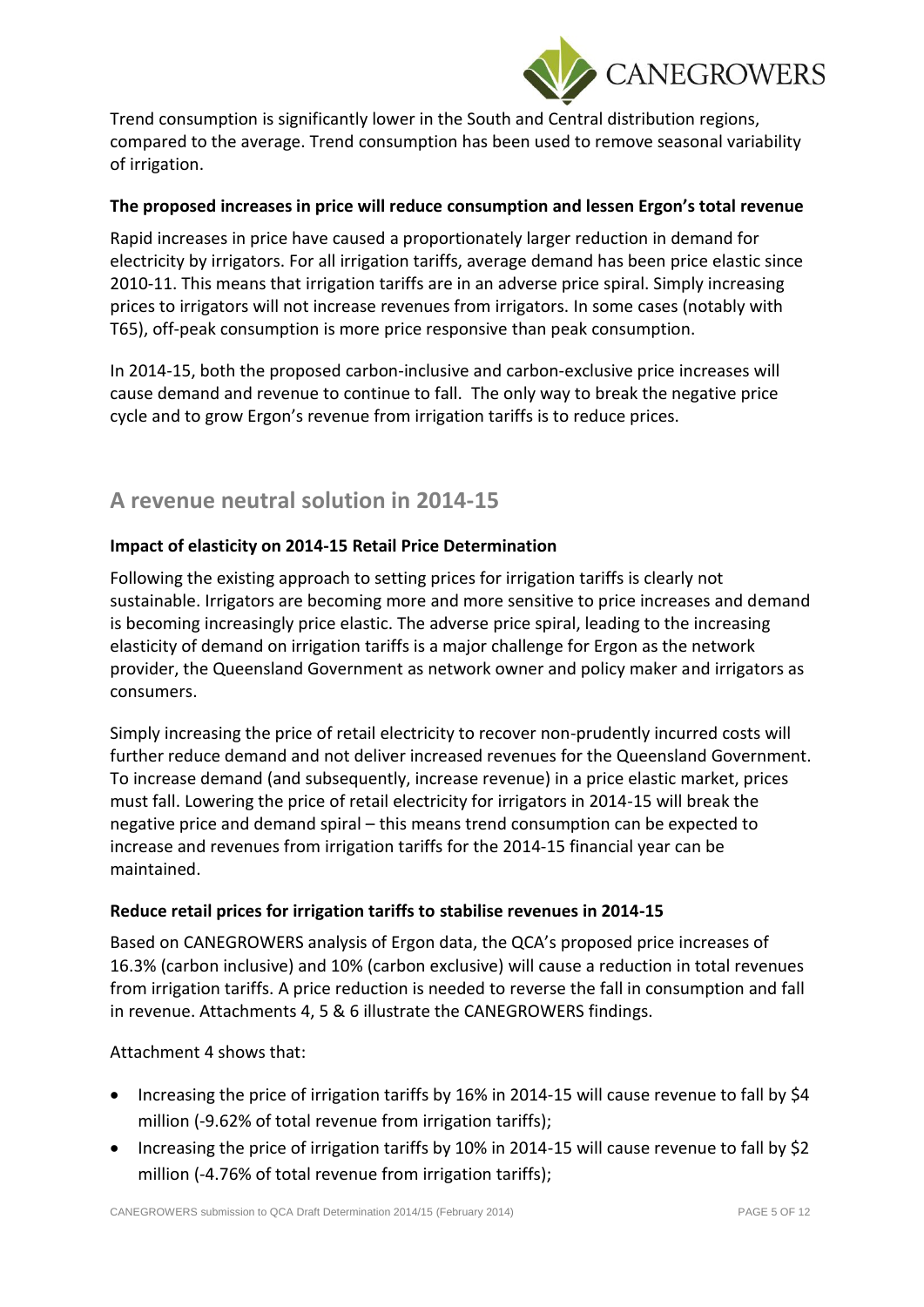

 Reducing irrigation tariffs by 33% would stimulate demand and be revenue neutral for Ergon.

Attachments 5 and 6 show:

- Trend consumption (attachment 5) has been falling since 2005-06 and trend revenue (attachment 6) has been falling rapidly since 2011-12;
- A price increase will continue this downward trend in consumption and revenue however a price decrease will break the adverse trend and increase consumption and revenue (as shown in detail in attachment 4).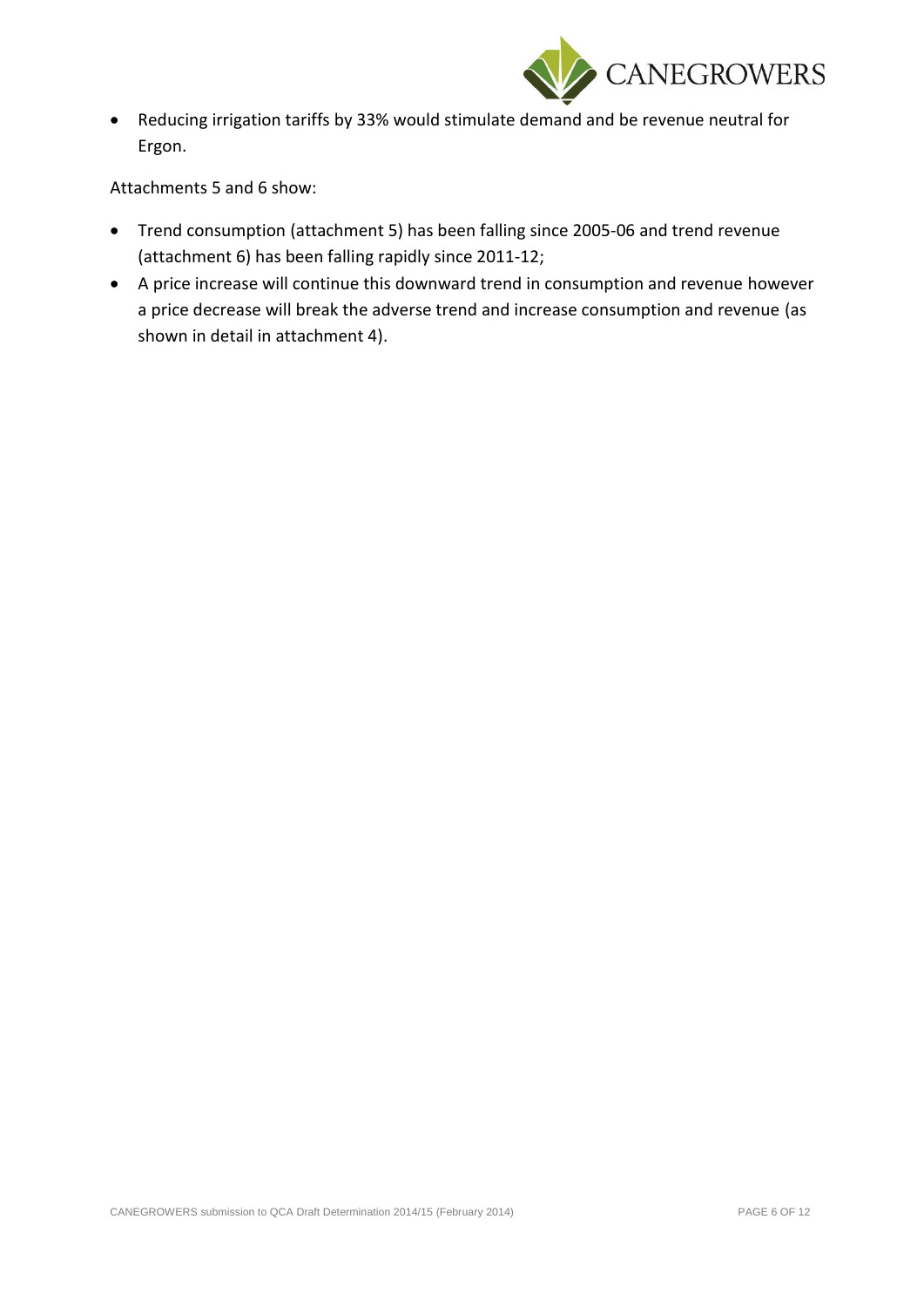



*Source:* Ergon Energy Data, CANEGROWERS analysis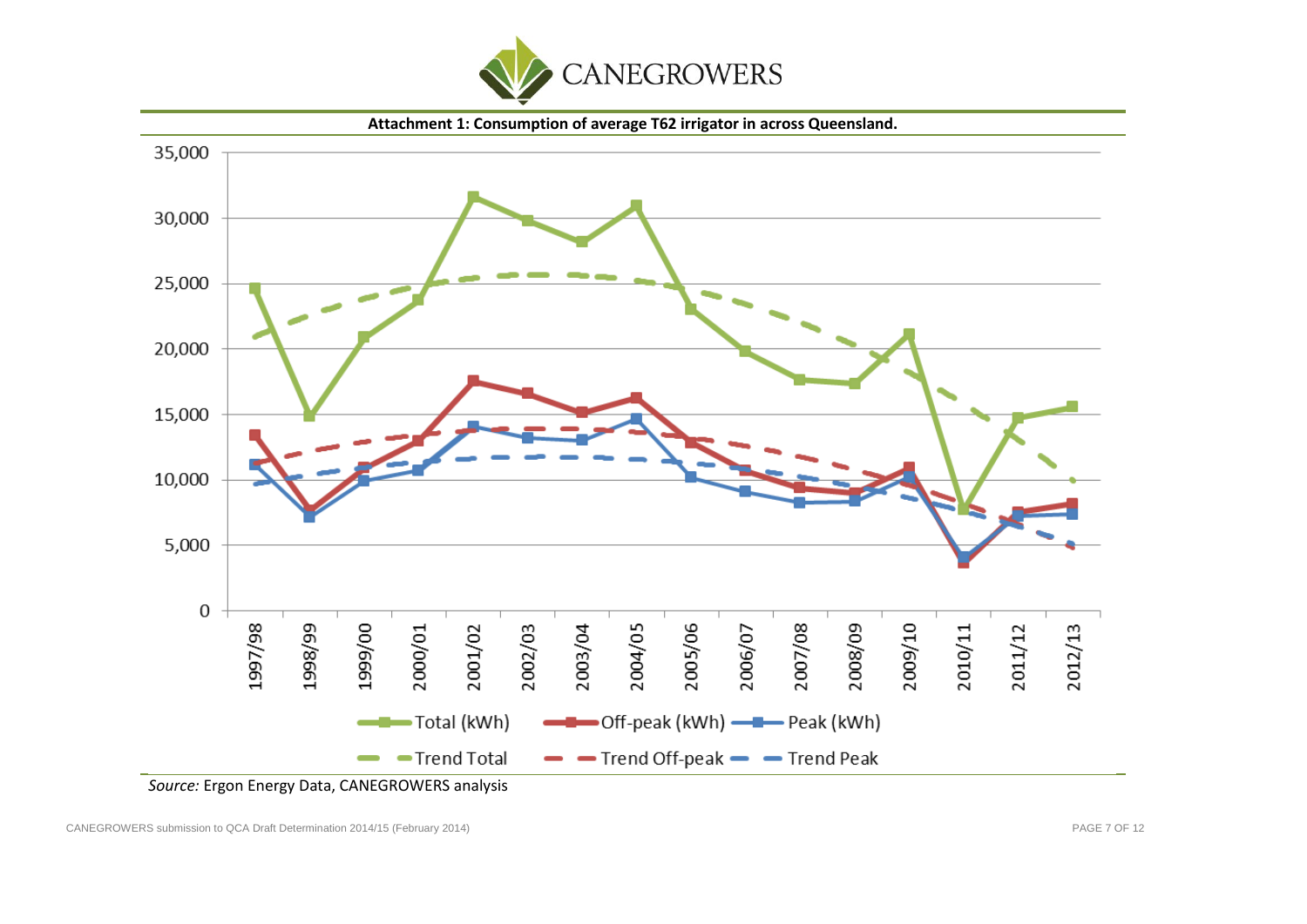



*Source:* Ergon Energy Data, CANEGROWERS analysis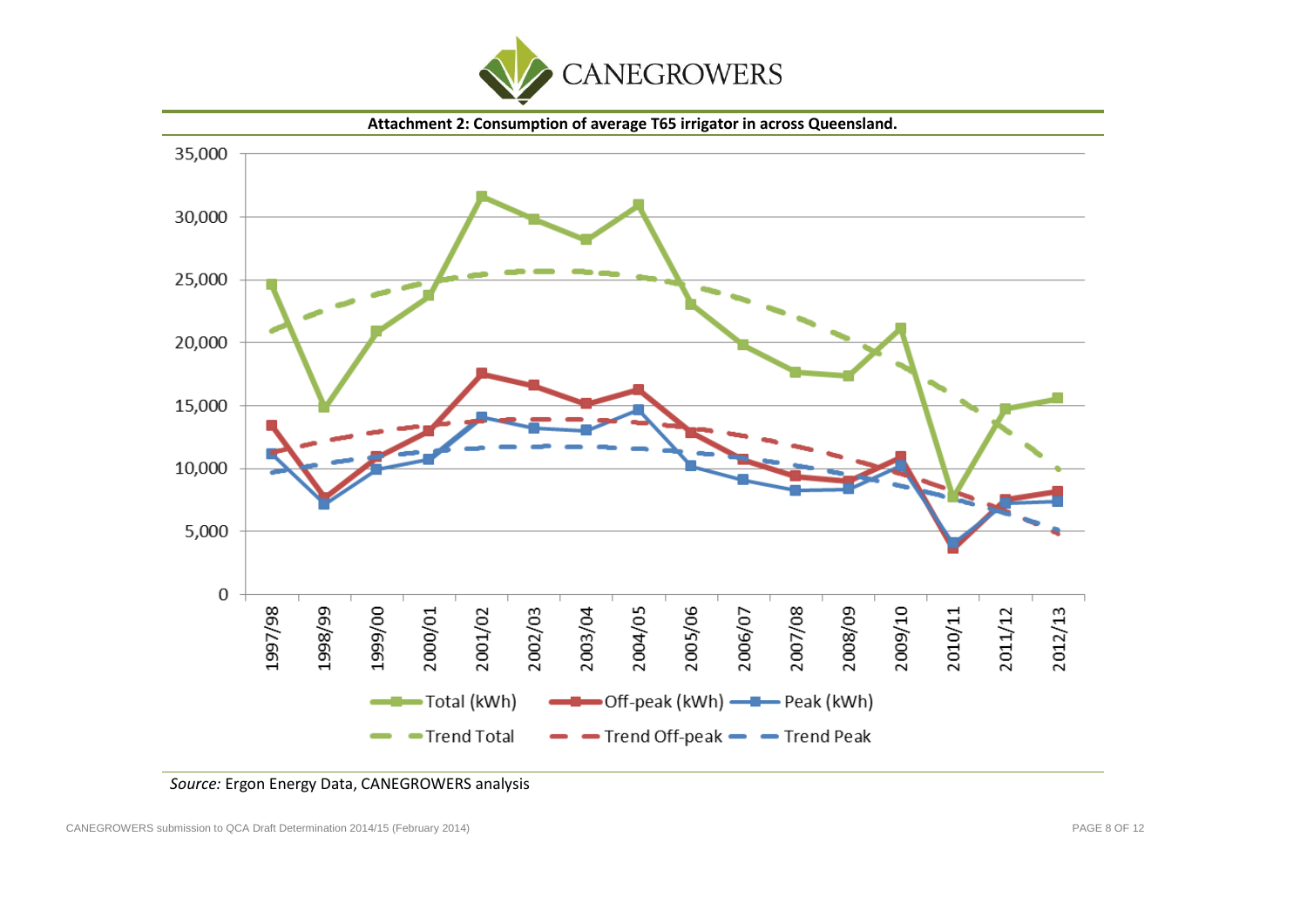



#### *Source:* Ergon Energy Data, CANEGROWERS analysis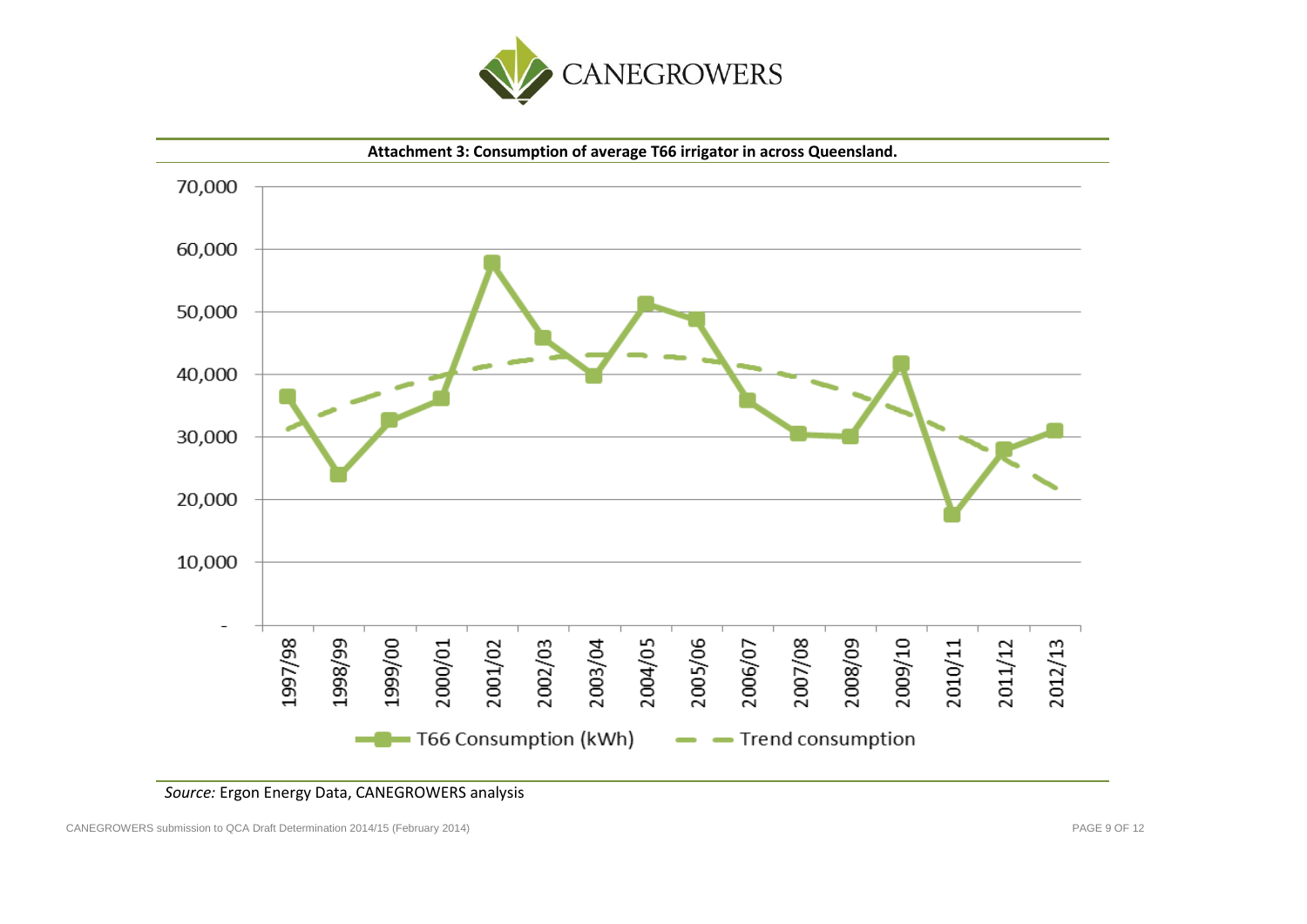

**Attachment 4: impact of price change on irrigation tariff revenues** 



*Source:* Ergon Energy Data, CANEGROWERS analysis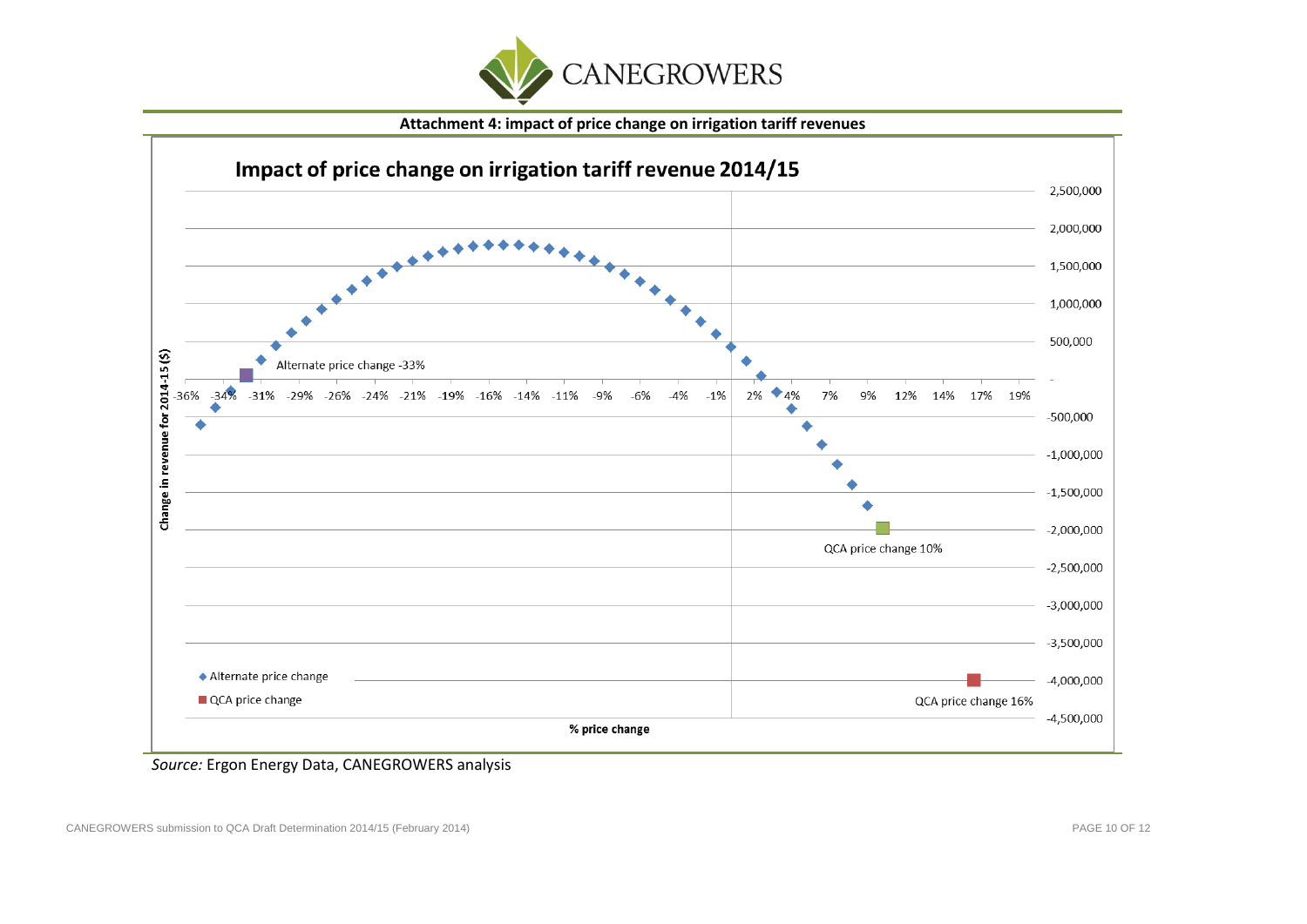

**Attachment 5: Trend consumption from irrigation tariffs**  600,000,000 550,000,000 otal consumption on irrigation tariffs (kWh) 500.000.000 450,000,000 400,000,000 350,000,000 300,000,000  $\checkmark$ 250,000,000 200,000,000 150,000,000 100,000,000 **Sissi** 198 **199100** 20allos 2005/06 209110 10 2010/11 202122 98 <sub>1998</sub> 99 200101 1202/03 203/04 2006/07 11/108 2goulos 122 20123 **14x 2014**5# 01- 2021/02 21123 2011 -Trend consumption Actual consumption 33% price reduction 10% price increase -16% price increase \* estimate # projection

*Source:* Ergon Energy Data, CANEGROWERS analysis